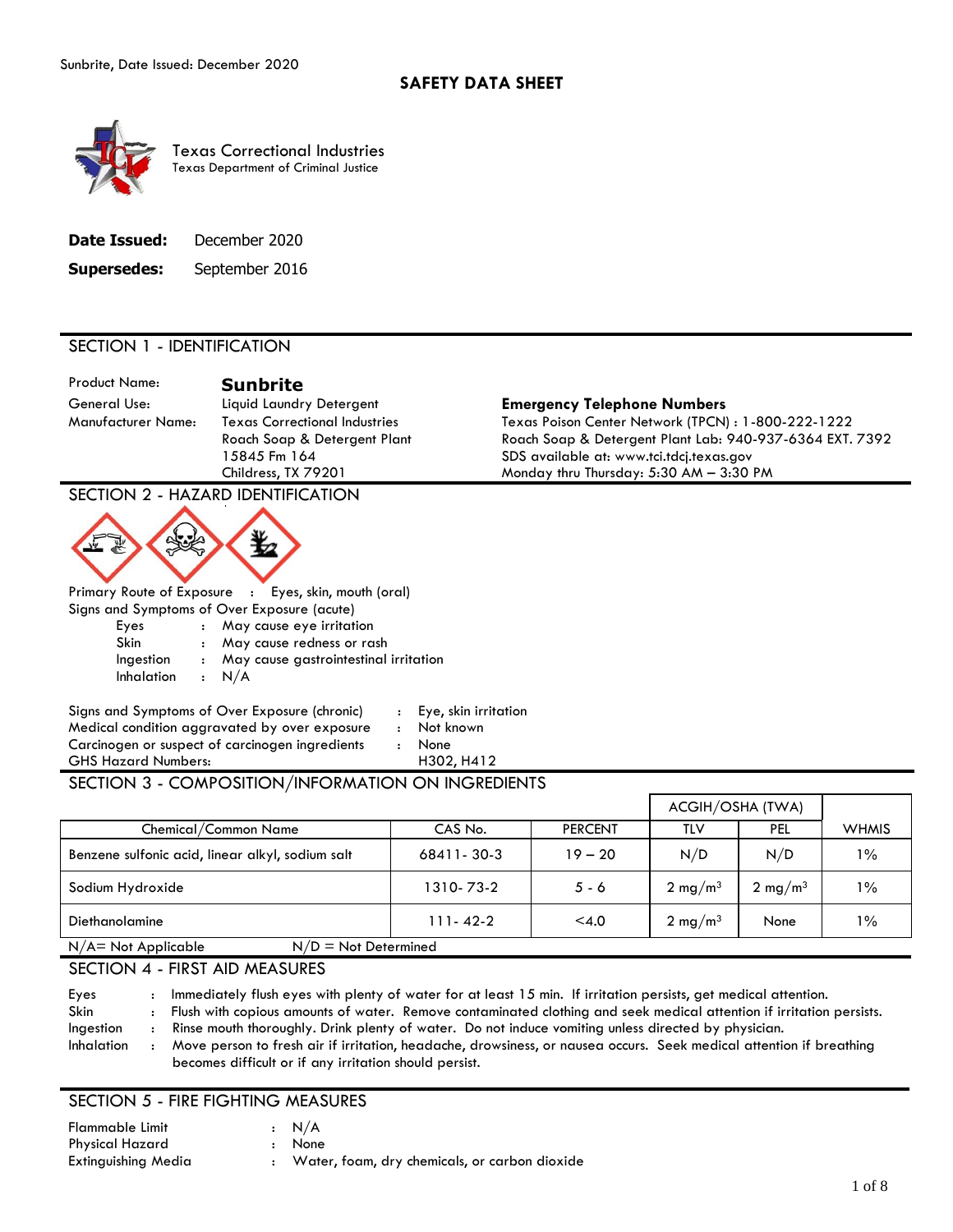| Sunbrite, Date Issued: December 2020<br>Fire Extinguishing Procedure<br>Use of respiratory equipment is recommended in enclosed areas<br>$\mathbf{E}$<br>Fire and Explosive Hazard<br>None<br>SECTION 6 - ACCIDENTAL RELEASE MEASURES                                      |  |  |  |  |
|----------------------------------------------------------------------------------------------------------------------------------------------------------------------------------------------------------------------------------------------------------------------------|--|--|--|--|
| Steps to be taken if released or spilled<br>Adequately ventilate the area. Contain liquid and absorb with commercial absorbent<br>$\pm$ .<br>materials. Avoid the release of large quantities into water outfalls or water treatment<br>facilities.                        |  |  |  |  |
| SECTION 7 - HANDLING AND STORAGE                                                                                                                                                                                                                                           |  |  |  |  |
| Store in a cool dry area above 60°F. Protect this product from freezing. Keep out of the reach of children                                                                                                                                                                 |  |  |  |  |
| SECTION 8 - EXPOSURE CONTROLS/PERSONAL PROTECTION                                                                                                                                                                                                                          |  |  |  |  |
| <b>Respiratory Protection</b><br>This is not required with normal use.<br><b>Ventilation Requirement</b><br>: Local exhaust or air movement is good<br><b>Protective Gloves</b><br>: None<br>: Chemical goggles plus face shield if splashing will occur<br>Eye Protection |  |  |  |  |
| SECTION 9 - PHYSICAL AND CHEMICAL PROPERTIES                                                                                                                                                                                                                               |  |  |  |  |
| Vapor Pressure<br>N/D<br>Specific Gravity (water $= 1$ )<br>: 1.04<br>Solubility in Water<br>Complete<br>$10 - 11.5$<br>рH<br>N/D<br><b>Boiling Point</b><br>Clear blue liquid, "Softener oil" fragrance<br>Appearance and Odor                                            |  |  |  |  |
| SECTION 10 - STABILITY AND REACTIVITY                                                                                                                                                                                                                                      |  |  |  |  |
| Oxides of Carbon, Nitrogen, and Sulfur<br><b>Hazardous Decomposition</b><br>Stability<br>Stable<br>$\cdot$<br>Incompatibility<br>None                                                                                                                                      |  |  |  |  |
| NOTE: The C### notation below refers to a principal component based on the<br>amount present in the product which may involve trade secret chemicals.<br>In the event of an accident, notify the Poison Control Center for more<br>information.                            |  |  |  |  |

## SECTION 11 - TOXICOLOGICAL INFORMATION

C500

Information on likely routes of exposure:

| <b>Product Information:</b> | Product does not present an acute toxicity<br>hazard based on known information. |
|-----------------------------|----------------------------------------------------------------------------------|
| Inhalation:                 | None under normal use conditions.                                                |
| Eye Contact:                | Causes serious eye irritation.                                                   |
| Skin Contact:               | May cause allergic skin reaction.                                                |
| Ingestion:                  | None under normal use conditions.                                                |
| C062                        |                                                                                  |
| Mutagenicity                | not mutagenic in AMES Test.                                                      |
| C097                        |                                                                                  |
|                             |                                                                                  |

The following information is applicable to diethanolamine.

ACUTE TOXICITY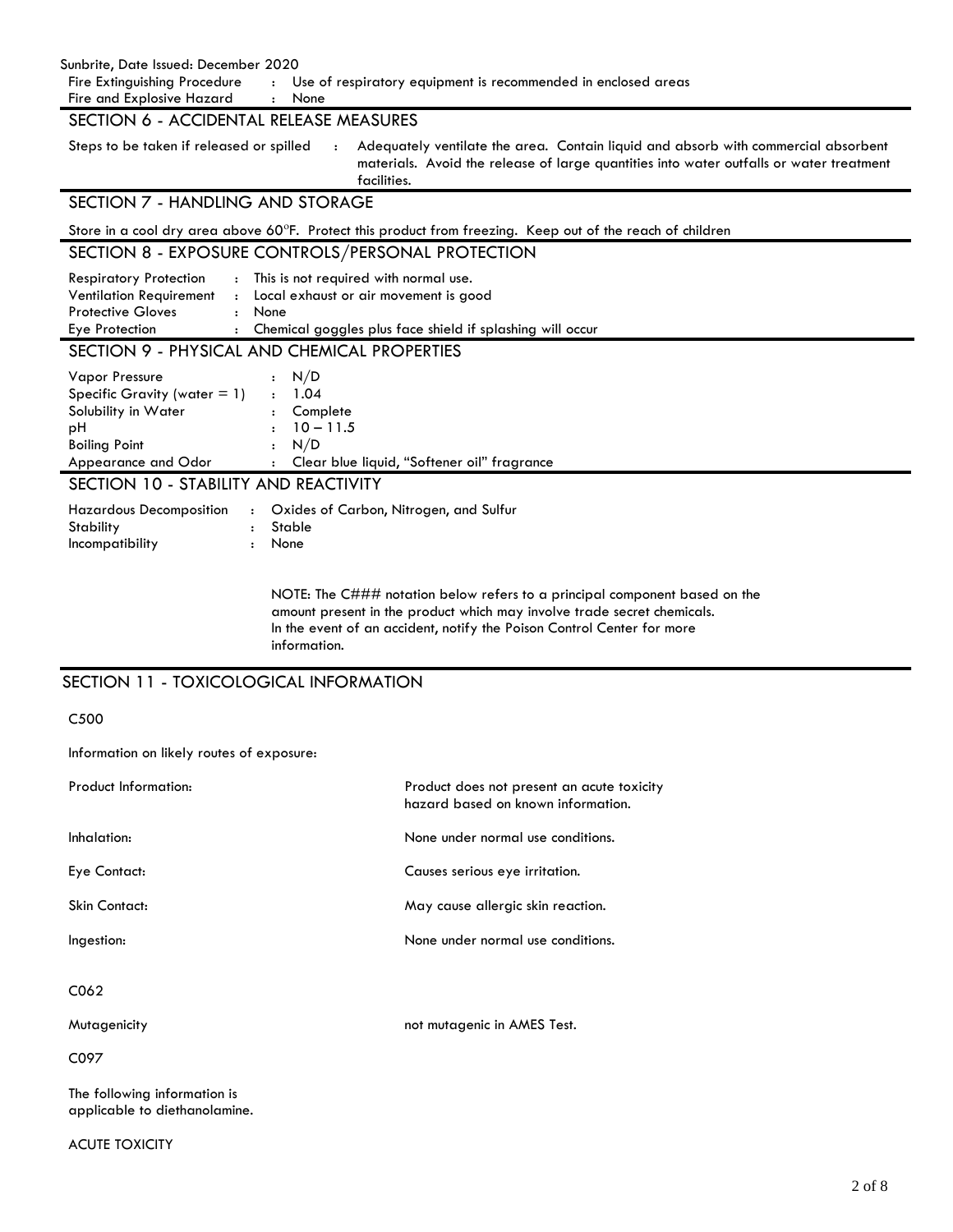| Sunbrite, Date Issued: December 2020                                    |                                                                                                                                                                                                                                                                  |
|-------------------------------------------------------------------------|------------------------------------------------------------------------------------------------------------------------------------------------------------------------------------------------------------------------------------------------------------------|
| Peroral Rat;                                                            | males; LD50 = 1.58 (1.34 - 1.85) ml/kg;                                                                                                                                                                                                                          |
| slope:                                                                  | not available                                                                                                                                                                                                                                                    |
| Time to Death:                                                          | 3.5 hr to 6 days.                                                                                                                                                                                                                                                |
| Peroral Rat;                                                            | females; LD50 = $0.62$ (0.45 - 0.85) ml/kg;                                                                                                                                                                                                                      |
| slope:                                                                  | not available                                                                                                                                                                                                                                                    |
| Time to Death:                                                          | 3.5 hr to 6 days.                                                                                                                                                                                                                                                |
| <b>Peroral Combined effects</b><br>for males and females:               | Major Signs: sluggishness, lacrimation, piloerection,<br>tremors, prostration, red discharge on fur,<br>depressed body temperature.                                                                                                                              |
| Gross Pathology:                                                        | lungs, kidneys, stomachs, and intestines discolored,<br>stomachs gas or liquid- filled.                                                                                                                                                                          |
| Percutaneous                                                            |                                                                                                                                                                                                                                                                  |
| Rabbit; males;<br>slope:<br>Time to Death:                              | LD50 = 7.46 (5.05 - 11.0) ml/kg;<br>not available; 24 h occluded.<br>$2$ to $10$ days.                                                                                                                                                                           |
| Percutaneous                                                            |                                                                                                                                                                                                                                                                  |
| Rabbit; females;<br>slope:<br>Time to Death:                            | LD50 = $9.85$ (7.15 - 13.6) ml/kg;<br>not available; 24 h occluded.<br>2 to 10 days.                                                                                                                                                                             |
| Percutaneous                                                            |                                                                                                                                                                                                                                                                  |
| Combined effects<br>for males and females:                              | Major Signs: sluggishness, unsteady gait<br>(in one), prostration (in one), emaciation,<br>red discharge on perioral or perinasal fur                                                                                                                            |
| Irritation:                                                             | erythema, edema, ecchymosis, necrosis,<br>ulceration, desquamation, alopecia, scabs and<br>fissuring (on one)                                                                                                                                                    |
| Gross Pathology:                                                        | kidneys, thymus, lungs and trachea discolored,<br>bladder filled with blood, hemorrhaged and/or<br>liquid-filled intestines, liquid-filled<br>abdominal cavity. Inhalation Substantially<br>saturated vapor studies, 6 hour exposure<br>static generation method |
| Rat Mortality: 0/5                                                      |                                                                                                                                                                                                                                                                  |
| Gross Pathology:                                                        | Nothing remarkable.                                                                                                                                                                                                                                              |
| Inhalation                                                              |                                                                                                                                                                                                                                                                  |
| Mist/vapor study, at $170^{\circ}$ C,<br>8 hour Rat; males and females: | Mortality: 0/6                                                                                                                                                                                                                                                   |
| <b>IRRITATION</b>                                                       |                                                                                                                                                                                                                                                                  |
| Skin:                                                                   | Rabbit; 4-hour occluded contact; 0.5 ml                                                                                                                                                                                                                          |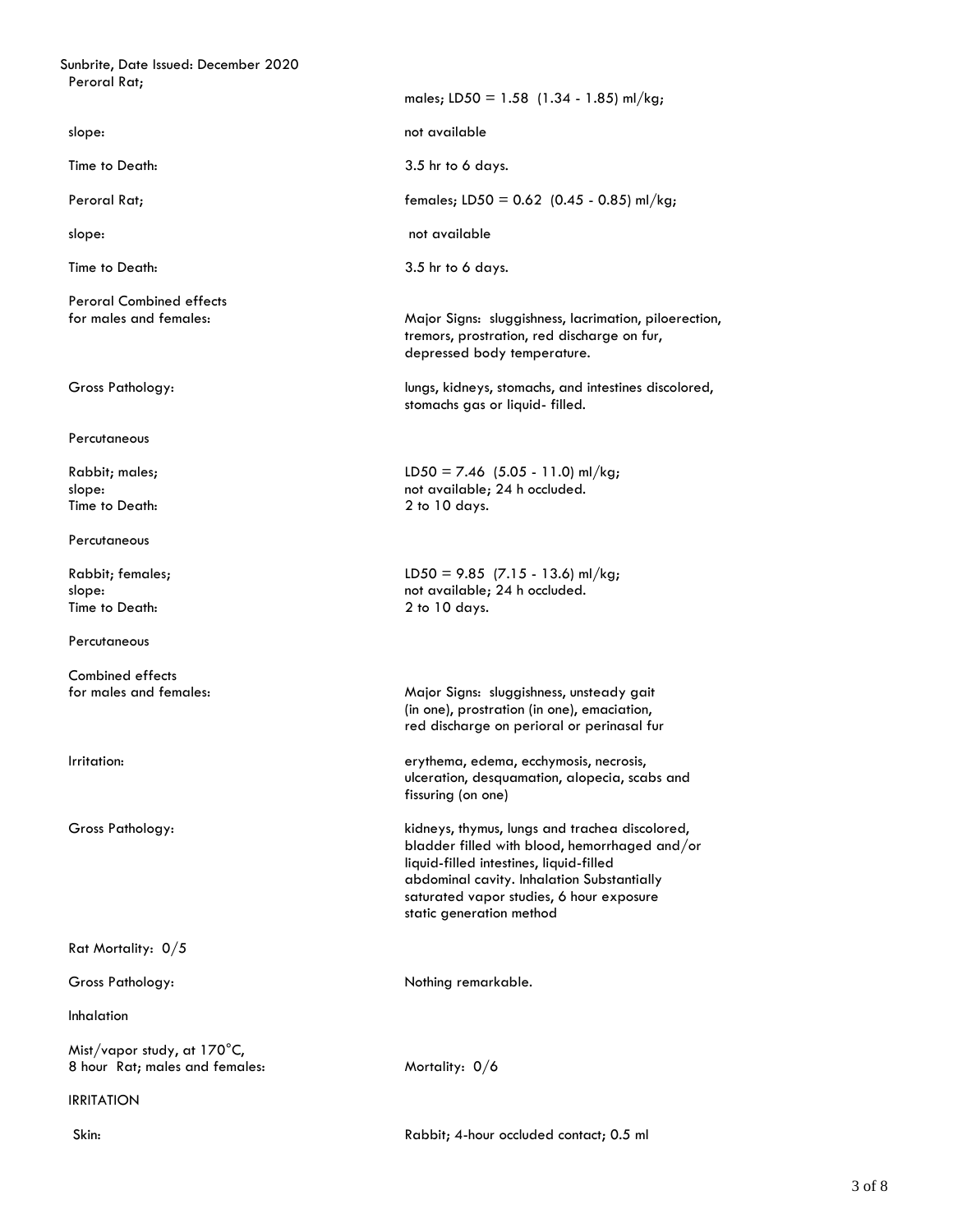Sunbrite, Date Issued: December 2020

SENSITIZATION (ANIMAL

GENETIC TOXICOLOGY:

Results: **Support 2020** Results: **December 2020 Results:** minor transient erythema in one; healed by one day.

Eye: Rabbit; 0.005 ml Results: iritis, minor to moderate conjunctival irritation with significant discharge, minor corneal injury, by 72 hours, all eyes were healed except for minor conjunctival redness in one. All eyes were healed by 7 days. REPEATED EXPOSURE: The state of the state of the disc of the state of the REPEATED EXPOSURE: rats, the rats that received 4.0, 2.0, 1.0, and 0.5% of diethanolamine died within 4 to 30 days. The major signs were cloudy swelling and degeneration of the kidney tubules and early fatty degeneration of the liver. A second study was conducted with doses of 0.5, 0.125, 0.03, and 0.0075% diethanolamine. The NOEL was between  $0.03\%$  (0.02 gm/kg/day) and  $0.125\%$ (0.09 gm/kg/day) with 0.5 and 0.125% producing slight increases in liver and kidney weights.

AND HUMAN STUDIES): Human; Repeated-insult skin patch testing has produced negative results. There have been no animal studies assessing the skin sensitization potential of diethanolamine; however, numerous studies with the guinea pig with triethanolamine failed to induce sensitization.

 In a cutaneous study with rabbits, doses of up to DEVELOPMENTAL TOXICITY: The state of the state of the developmental study with rats presented in literature, doses of up to 1200 mg/kg were administered by gavage. All animals at 500 mg/kg or higher died or were moribund. The NOEL was 50 mg/kg/day for maternal toxicity and greater than 200 mg/kg/day for embryofetal toxicity and teratogenicity., In a cutaneous study with rats, doses of up to 1500 mg/kg were administered. Doses of 500 and 1500 mg/kg produced moderate and severe skin irritation, respectively. The NOEL was less than 150 mg/kg/day for maternal toxicity, 500 mg/kg/day for embryofetal toxicity, and greater than 1500 mg/kg/day for teratogenicity. In the fetuses, increased incidences of six skeletal variations involving the axial skeleton and distal appendages were observed in the 1500 mg/kg group., 350 mg/kg were administered. 350 mg/kg produced marked skin irritation. There was no evidence of developmental toxicity in rabbit fetuses at any level, and there were no apparent effects of treatment on the incidences of external, visceral, or skeletal abnormalities. The NOEL was 100 mg/kg/day for maternal toxicity and greater than 350 mg/kg/day for embryofetal toxicity and teratogenicity.

In Vitro: This material as presented in literature has not shown genotoxic activity in a series of in vitro tests (Ames, CHO forward gene mutation, CHO sister chromatid exchange and CHO cytogenics).

In Vivo: This material as presented in literature has not shown genotoxic activity in an in vivo mouse micronucleus test.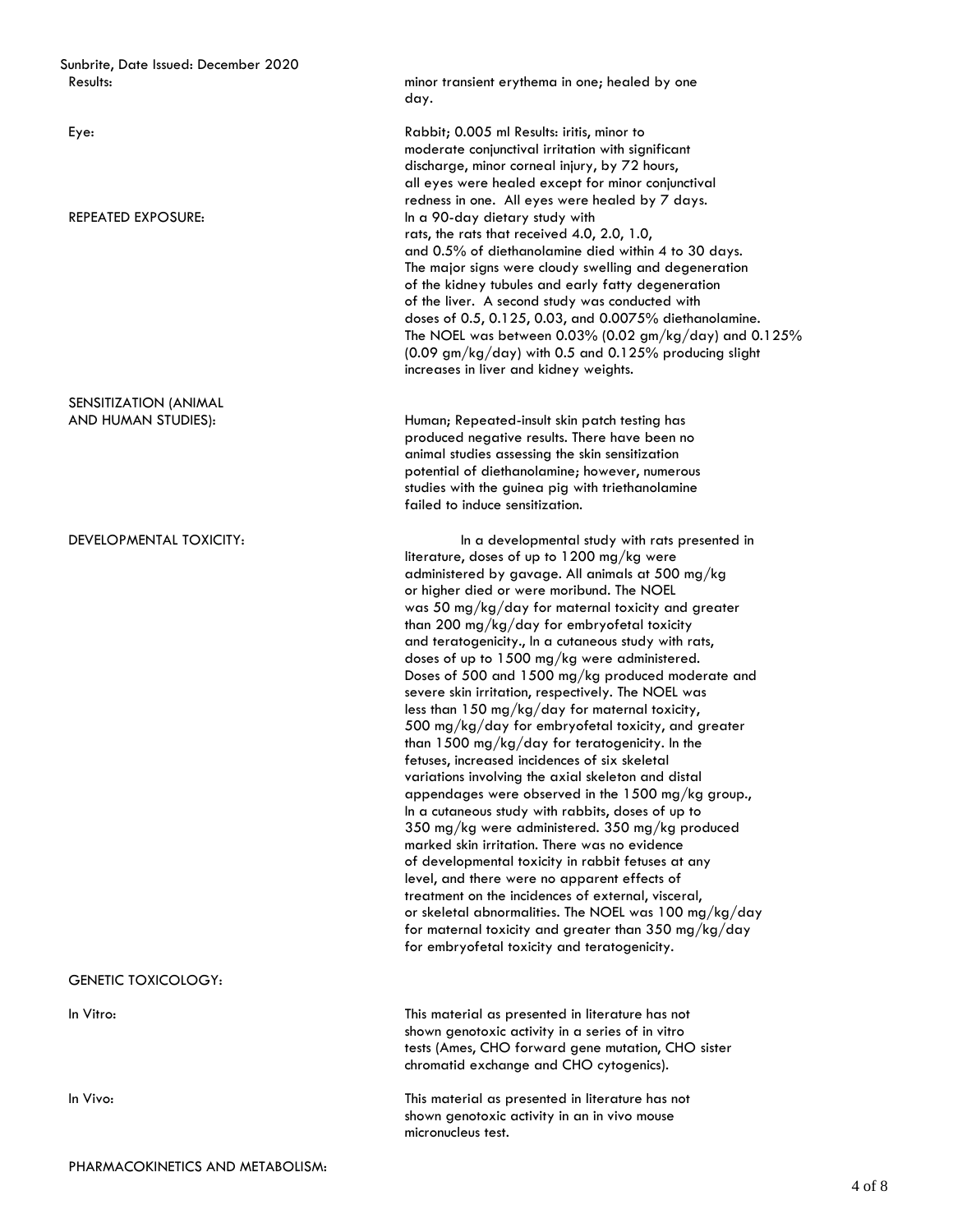As presented in literature, the principal route of exposure is through skin, with some exposure occurring by inhalation of vapor and aerosols. Diethanolamine is not metabolized or readily elimanated from the liver or kidneys. At high tissue concentrations, diethanolamine substitutes for monoethanolamine in phospholipids and is methylated to form phospholipids composed of Nmethyl and N,N-dimethyl diethanolamine.

# SIGNIFICANT DATA WITH<br>POSSIBLE RELEVANCE TO HUMANS:

There are reports that ingestion of diethanolamine (DEA) produced nervous system injury in dogs and rats. Heart and salivary gland lesions have also been observed in mice treated with DEA cutaneously and in drinking water. Rats given high doses of DEA developed anemia and testicular lesions. An increased incidence of some skeletal variations suggestive of a slight developmental delay was seen only in the fetuses of rats given 1500 mg/kg/day cutaneously which also caused significant maternal toxicity. However, no fetal malformations were observed in either rats or rabbits similarly treated. Preliminary findings from the National Toxicology Program suggest an increased incidence of liver tumors in both sexes of mice and an increased incidence of kidney tumors in male mice dermally exposed for their lifetime to DEA. The significance of these findings and their relevance to humans are not clear as DEA was not genotoxic (neither mutagenic nor clastogenic), and did not induce tumors in rats or in transgenic mice similarly treated. Additional research which is designed to provide a better understanding of the significance of these observations to humans, if any, is underway.

## SECTION 12 - ECOLOGICAL INFORMATION

C500

Information on likely routes of exposure:

| <b>Product Information:</b>             | Product does not present an acute toxicity<br>hazard based on known information. |
|-----------------------------------------|----------------------------------------------------------------------------------|
| Inhalation:                             | None under normal use conditions.                                                |
| Eye Contact:                            | Causes serious eye irritation.                                                   |
| Skin Contact:                           | May cause allergic skin reaction                                                 |
| Ingestion:                              | None under normal use conditions.                                                |
| C <sub>062</sub>                        |                                                                                  |
| Product:<br>Sodium Xylene Sulfonate SXS | <b>Test Results</b><br>$FC50$ Alggar $> 230$ mg/kg                               |

EC50 Algae: > 230 mg/kg E050 Daphnia:  $> 1000$  mg/L L050 Rainbow Trout:  $> 1000$  mg/L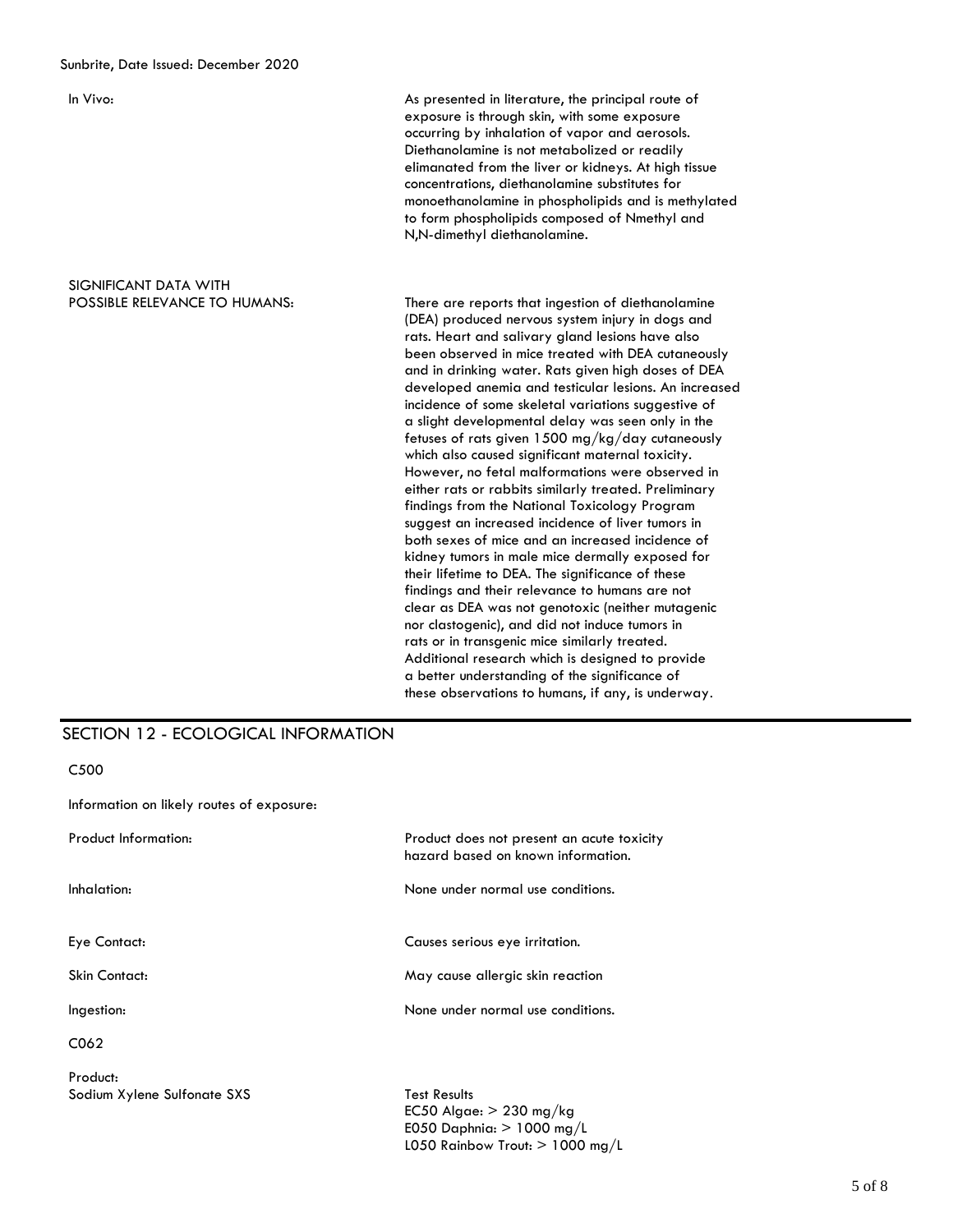| Sunbrite, Date Issued: December 2020<br>* Estimates for product may be based on<br>additional component data not shown. |                                                                                                                                                                                                                                                                                                                                                                                                                                                                                                                                               |
|-------------------------------------------------------------------------------------------------------------------------|-----------------------------------------------------------------------------------------------------------------------------------------------------------------------------------------------------------------------------------------------------------------------------------------------------------------------------------------------------------------------------------------------------------------------------------------------------------------------------------------------------------------------------------------------|
| Ecotoxicity                                                                                                             | Readily biodegradable.                                                                                                                                                                                                                                                                                                                                                                                                                                                                                                                        |
| C097                                                                                                                    |                                                                                                                                                                                                                                                                                                                                                                                                                                                                                                                                               |
| 12.1 ENVIRONMENTAL FATE:                                                                                                | The following information is applicable to<br>diethanolamine.<br>BOD (% Oxygen consumption):                                                                                                                                                                                                                                                                                                                                                                                                                                                  |
|                                                                                                                         | Day 5 Day 10 Day 15 Day 20 Day 28/30<br>35%<br>$11\%$<br>$100 \%$<br><b>Contract Contract</b>                                                                                                                                                                                                                                                                                                                                                                                                                                                 |
| 12.2 ECOTOXICITY:                                                                                                       |                                                                                                                                                                                                                                                                                                                                                                                                                                                                                                                                               |
| Toxicity to Micro-organisms:                                                                                            | <b>Bacterial Inhibition;</b><br>IC50 Result value: $>$ 5000 mg/L                                                                                                                                                                                                                                                                                                                                                                                                                                                                              |
| Toxicity to Aquatic Invertebrates:                                                                                      | Daphnia; 48 h; LC50<br>Result value: 187 mg/L                                                                                                                                                                                                                                                                                                                                                                                                                                                                                                 |
| Toxicity to Fish:                                                                                                       | Fathead Minnow; 96 h; LC50<br>Result value: 837 mg/L                                                                                                                                                                                                                                                                                                                                                                                                                                                                                          |
| 12.3 FURTHER INFORMATION:                                                                                               |                                                                                                                                                                                                                                                                                                                                                                                                                                                                                                                                               |
|                                                                                                                         | Chemical Oxygen Demand (COD) -<br>measured: 1.68 mg/mg                                                                                                                                                                                                                                                                                                                                                                                                                                                                                        |
| Theoretical Oxygen Demand (THOD):                                                                                       | calculated:: $1.53 \text{ mg/mg}$                                                                                                                                                                                                                                                                                                                                                                                                                                                                                                             |
| Octanol/Water Partition Coefficient:                                                                                    | Measured: -1.43                                                                                                                                                                                                                                                                                                                                                                                                                                                                                                                               |
| SECTION 13 - DISPOSAL CONSIDERATIONS                                                                                    |                                                                                                                                                                                                                                                                                                                                                                                                                                                                                                                                               |
| C <sub>5</sub> 00                                                                                                       |                                                                                                                                                                                                                                                                                                                                                                                                                                                                                                                                               |
| Waste Disposal Methods:                                                                                                 | This material, as supplied, is not a hazardous<br>waste according to Federal regulations<br>(40 CFR 261). This material could become a<br>hazardous waste if it is mixed with or otherwise<br>comes in contact with a hazardous waste, if<br>chemical additions are made to this material, or<br>if the material is processed or otherwise<br>altered. Consult 40 CFR 261 to determine whether<br>the altered material is a hazardous waste.<br>Consult the appropriate state, regional, or local<br>regulations for additional requirements. |
| <b>Contaminated Packaging:</b>                                                                                          | Do not re-use empty containers.                                                                                                                                                                                                                                                                                                                                                                                                                                                                                                               |
| <b>US EPA Waste Number:</b>                                                                                             | U203                                                                                                                                                                                                                                                                                                                                                                                                                                                                                                                                          |
| C062                                                                                                                    | Dispose in accordance with all applicable regulations. All wastes must be<br>handled in accordance with local, state and federal regulations.                                                                                                                                                                                                                                                                                                                                                                                                 |
| C097                                                                                                                    |                                                                                                                                                                                                                                                                                                                                                                                                                                                                                                                                               |
|                                                                                                                         | DO NOT DUMP INTO ANY SEWERS, ON THE GROUND, OR<br>INTO ANY BODY OF WATER. All disposal practices<br>must be in compliance with all Federal,<br>State/Provincial and local laws and regulations.                                                                                                                                                                                                                                                                                                                                               |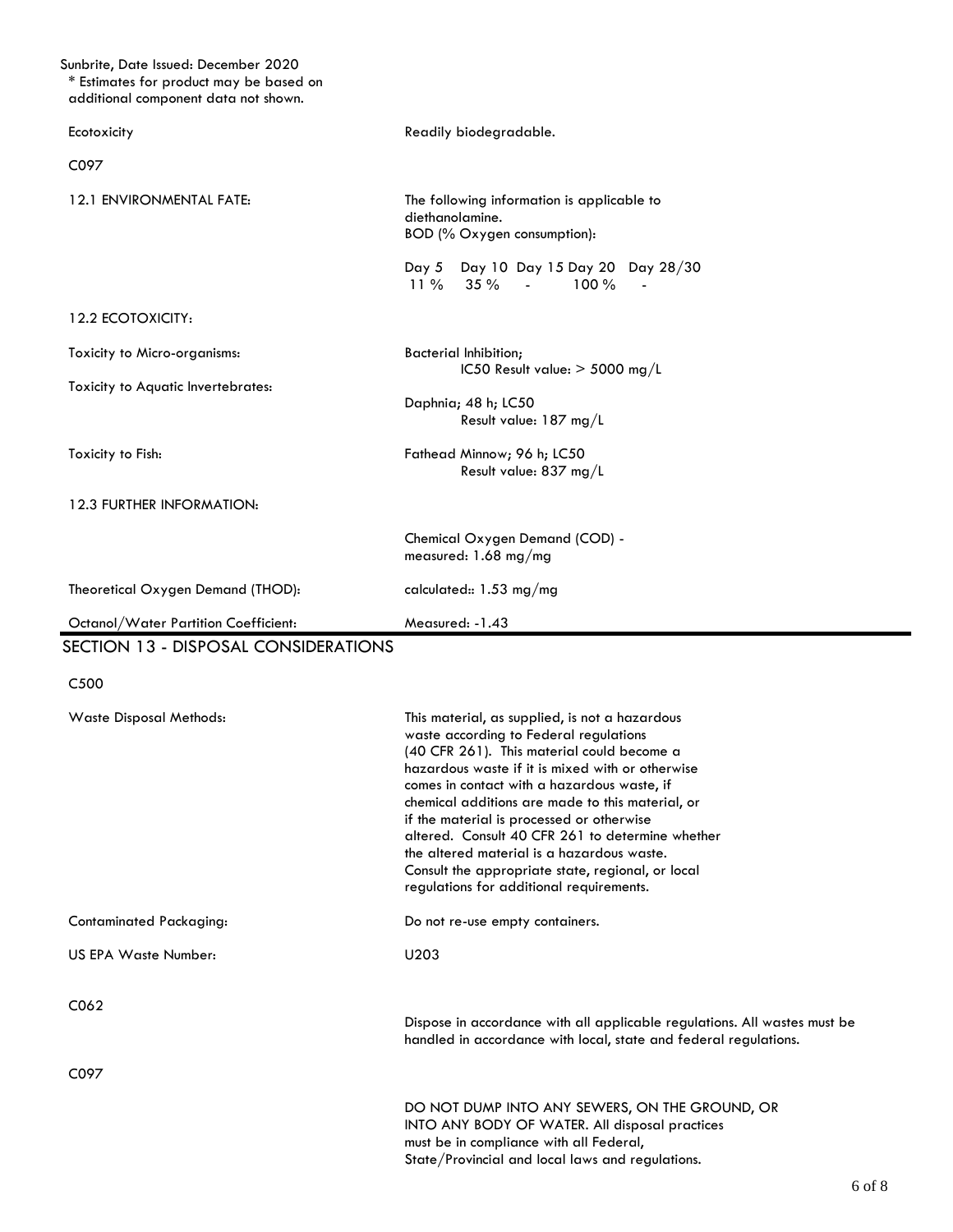| Sunbrite, Date Issued: December 2020     |                                                                                                                                  |  |  |
|------------------------------------------|----------------------------------------------------------------------------------------------------------------------------------|--|--|
| SECTION 14 - TRANSPORT INFORMATION       |                                                                                                                                  |  |  |
| C <sub>500</sub>                         |                                                                                                                                  |  |  |
| DOT:<br>TDG:<br>MEX:<br>C <sub>062</sub> | Not regulated<br>Not regulated<br>Not regulated<br>Refer to bill of lading ox container<br>label for DOT or other transportation |  |  |
| C097                                     | hazard classification, if any.                                                                                                   |  |  |
| 14.1 U.S. D.O.T.                         |                                                                                                                                  |  |  |
| NON-BULK:                                |                                                                                                                                  |  |  |
| Proper Shipping Name:                    | OTHER REGULATED SUBSTANCES, LIQUID, NOS                                                                                          |  |  |
| <b>Technical Name:</b>                   | <b>CONTAINS DIETHANOLAMINE</b>                                                                                                   |  |  |
| <b>Hazard Class:</b>                     | 9                                                                                                                                |  |  |
| ID Number:                               | <b>NA3082</b>                                                                                                                    |  |  |
| Packing Group:                           | PG III                                                                                                                           |  |  |
| <b>BULK</b><br>Proper Shipping Name:     | OTHER REGULATED SUBSTANCES, LIQUID, NOS                                                                                          |  |  |
| <b>Technical Name:</b>                   | <b>CONTAINS DIETHANOLAMINE</b>                                                                                                   |  |  |
| <b>Hazard Class:</b>                     | 9                                                                                                                                |  |  |
| ID Number:                               | <b>NA3082</b>                                                                                                                    |  |  |
| Packing Group:                           | PG III                                                                                                                           |  |  |
| <b>Reportable Quantity:</b>              | 119LB                                                                                                                            |  |  |

| SECTION 15 - REGULATORY INFORMATION                                                     |              |
|-----------------------------------------------------------------------------------------|--------------|
| C <sub>500</sub>                                                                        |              |
| International Inventories"                                                              |              |
| TSCA:                                                                                   | Exempt       |
| Legend:                                                                                 |              |
| <b>TSCA - United States Toxic Substances</b><br>Control Act Section 8(b) Inventory      |              |
| C062                                                                                    |              |
| There is no calculable reportable quantity<br>(RQ) for this product.                    |              |
| CERCLA (Superfund) reportable quantity                                                  | None         |
| Superfund Amendments and<br>Reauthorization Act of 1986 (SARA)<br>Section 302 extremely | No hazardous |